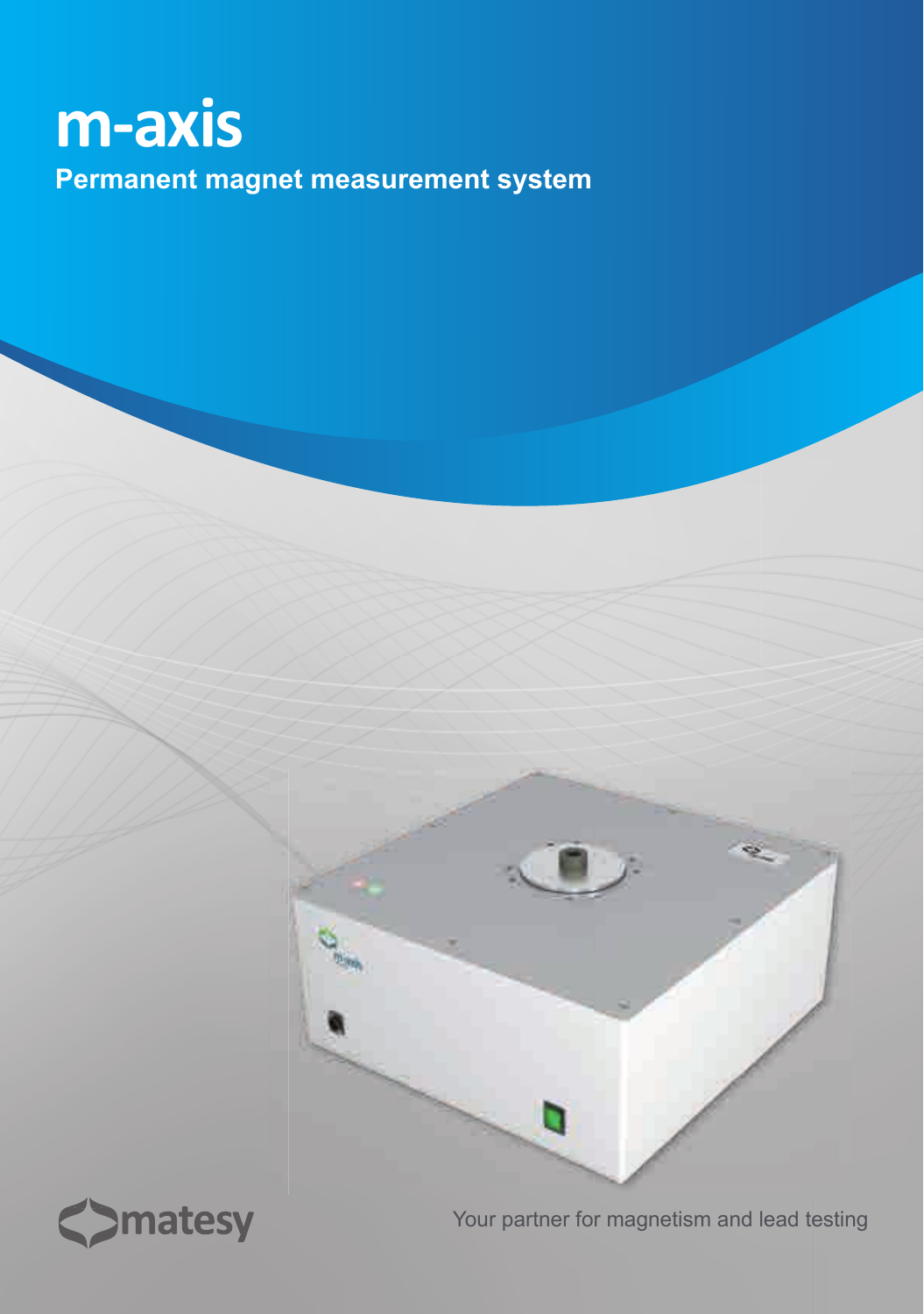# **m-axis - Measurement of permanent magnets**

### **Investigation of permanent magnet properties**

m-axis is a measurement system to investigate the magnetic specifications of permanent magnets (magnetization angle and magnetic moment). Due to its modular setup it is possible to customize the measurement range of the m-axis system in addition to the four standard ranges and for 100% quality control.

## **Highlights**

Measurement processes are transferable to other m-axis systems

- **Determination of the magnetic moment**
- **Calculation of the remanence**
- **Measurement of the magnetization direction**
- **Tabular and graphic illustration of size and orientation of the error angle**
- **Geometry independent investigation**
- **Statistic evaluation of the parameters**
- **Automated documentation and conversion of the data in CSV format**
- **System implementation and/or integration into running manufacturing processes**



No temperature-related signal drift due to calibrated AMR sensors with temperature compensation





### **Technical specifications**

- **Accuracy of the magnetic moment and the remanence Br: ± 1%**
- **Repeatability of the magnetic moment and the remanence Br: ± 0,1%**
- **Accuracy magnetization angle: up to ± 0,1°**
- **Fast classification**
- **Optional North/ South modul**
- **Automatability (with I/O Module)**
- **PC operating with USB interface**



Measurement independent of direction of magnetization (axially or diamterically magnetized magnets)



Extensive user software for definition of various measurement processes and magnet types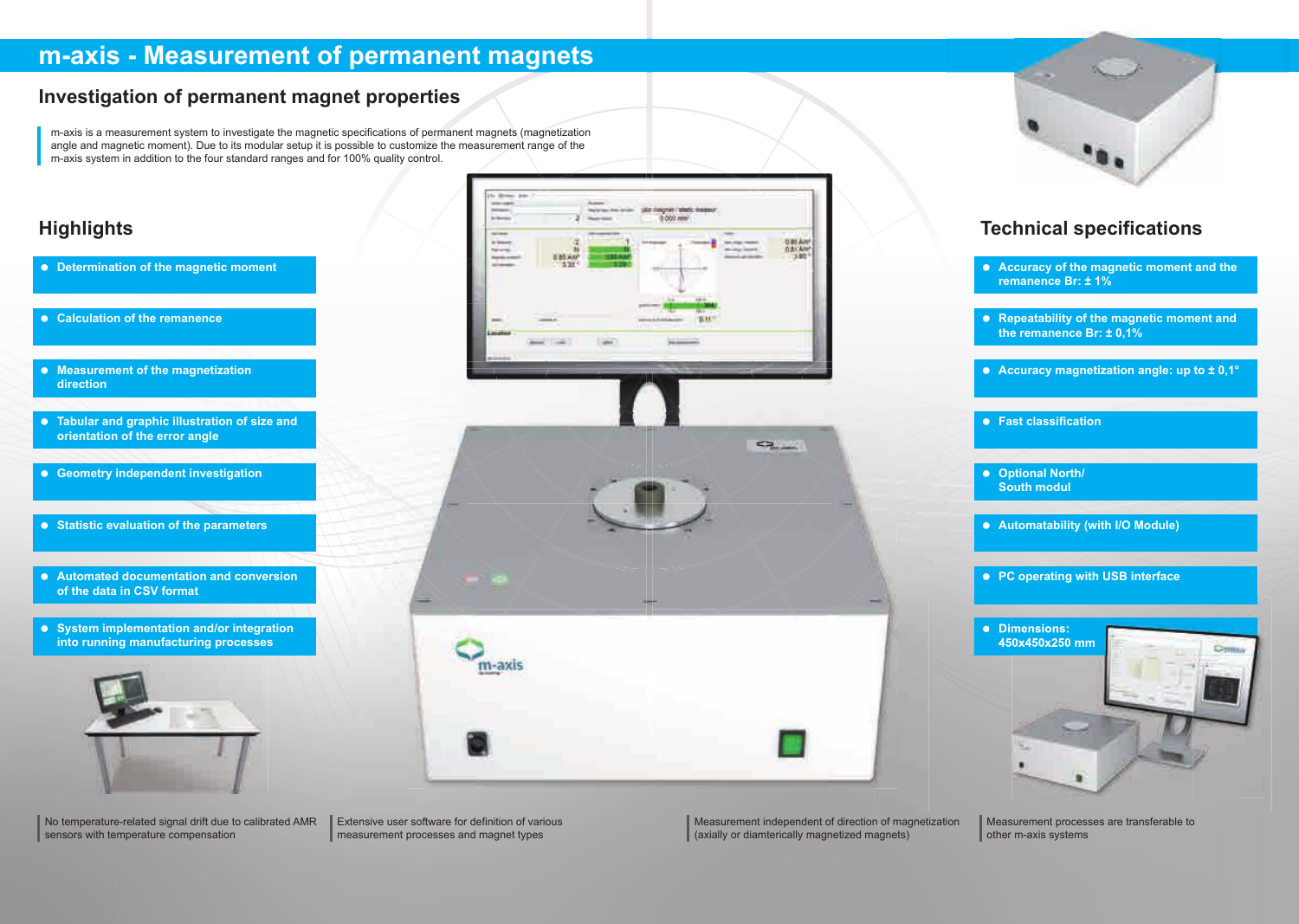# **m-axis - Measurement of permanent magnets**

### **Measurement process**



The calculation routine of the m-axis-system is based on the determination of the dipole parameters of permanently magnetic materials using an integrated AMR sensor set-up. That way the three-dimensional position (x, y, z) of the magnet as well as its magnetic moment (m) and the angular direction (ϕ, θ) of the magnetization are determined simultaneously. Because of the universally applicable approach the evaluation of axially as well as diametrically magnetized dipole permanent magnets regarding their quality and strength is possible. By implementation of various user defined magnet types and measurement processes in the comprehensive user software the system delivers a real time classification of numerous dipole possibilities. All relevant settings and measurement results can be saved to a single report file.





- Measuring range: 4.0 50.0Am<sup>2</sup>
- Magnetization angle: ± 0.5°
- Magnetic moment: ± 1%
- Measurement speed: < 1s
- Max. sample size in mm: 90x90x90 (HxWxD)
- Sample geometry: various shapes possible
- Dimension in mm: 380x310x310 (HxWxD)
- Weight in Kg: 9.25
- Options: automation possible

### **For large magnets:**

#### **m-axis XL**

The m-axis XL is the latest development in the m-axis family and was specially designed for large magnets. It is now possible to determine the magnetic properties in a measuring range from 4 to 50 Am².

### **Technical Features**

### **m-axis measurement systems:**

Picture: : Measurement principle

Picture: Schematic 3D view of a dipol magnet and the circuit boards

Picture: Software main window

**For small and medium magnets:**

### **m-axis S | m-axis M | m-axis L**

The concept of the m-axis-system allows by the help of different set-ups four standard models available:

#### **Technical Features**

- Measuring range: 0.01 50.00 Am<sup>2</sup>
- Sensors: Calibrated AMR sensors with temperature compensation
- Determination of the magnetic moment: ± 1% (within calibration range)
- Repeatability of the magnetic moment: (determined through MSA): ± 0.1%
- 
- Measurement time: static measurement: 1s / rotation axis module measurement: appr. 12s
- User software: software adjustable for data acquisition and storage (Q-DAS interface)
- Dimensions: 450 x 450 x 60 230 mm<sup>3</sup> (depending on module choice)
- Power supply: 100 230V/AC, 50 60Hz
- System check: testing with adapted fixtures possible through 4 included holes
- Items delivered: m-axis measurement system, software, test magnet, foot switch
- Options: PC, rotation axis module, temperature module, table module, North/South module, USB-cable
- Automation: possible (I/O module)
- Interface: USB



• Accuracy of magnetization angle: Static measurement ± 0.3° / Rotation axis module measurement: ± 0.1°

Models with specifically customized measurement ranges can be offered as well.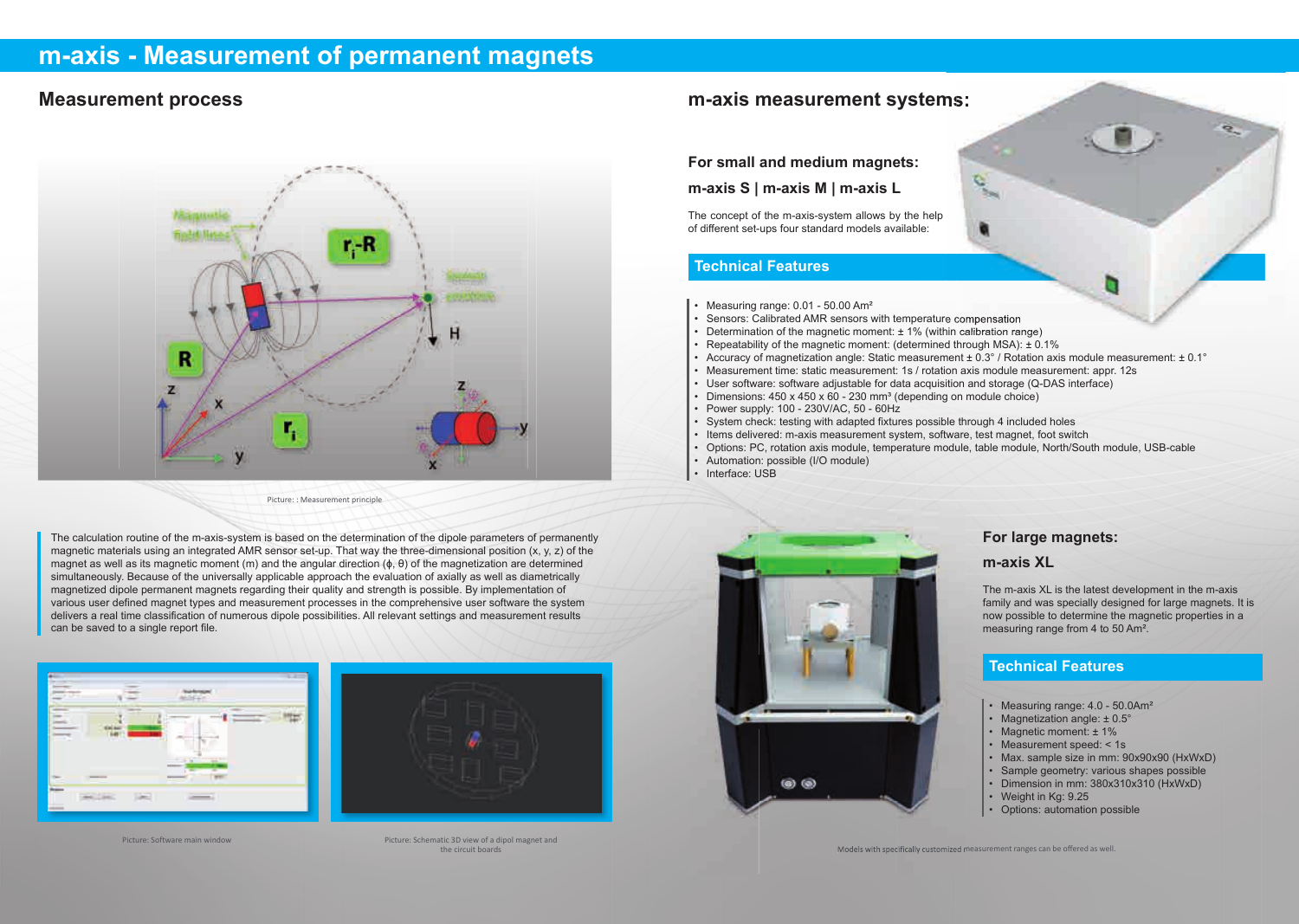# **m-axis - Measurement of permanent magnets**

### **Automatic measurement**

The I/O module enables integration into automated environments and offers a large, adaptable measuring range for a wide variety of magnet types. The I/O module can communicate with almost any control software.

### **I/O modul**

The I/O module possesses 16 predefined PINs for inclusion of the m-axis into a measurement environment:

- GOOD / BAD part visualization without screen
- Plug and play
- USB connection



- Input: 110-230V/AC, 50-60Hz
- Output: 24V/DC
- Data-interface: USB
- Number of I/O PINs: 16
- Adjusted m-axis-software for inclusion of the I/O module



### **Traffic light module**

The traffic light module is an extension of the m-axis measurement system, which enables simple and fast visualization of good and bad parts in production.

### **Supplied accessories**

The scope of delivery includes the following parts:

- PC (optional) & software
- Test magnet for system check
- Angled plate (optional)
- **Foot switch**



### **Optional modules**



### **Rotation axis module**

In systems with an integrated rotation axis, the magnets can be rotated over 360 ° during measurement if necessary. This improves the accuracy of the measurement.



### **North/South module**

The North/South module uses Hall sensors to measure the surface field of axially magnetized magnets. By turning the magnet by 180° and measuring again, the ratio of North and South can be determined and put out in %.



### **Temperature module**

The temperature module enables the magnetic moment to be corrected to the reference value at 20°C by measuring the room temperature and entering the temperature coefficient.



#### **Table module**

**In order to counteract magnetic disturbances caused by laboratory tables, the m-axis system can be supplied in a separate, non-magnetic table.**